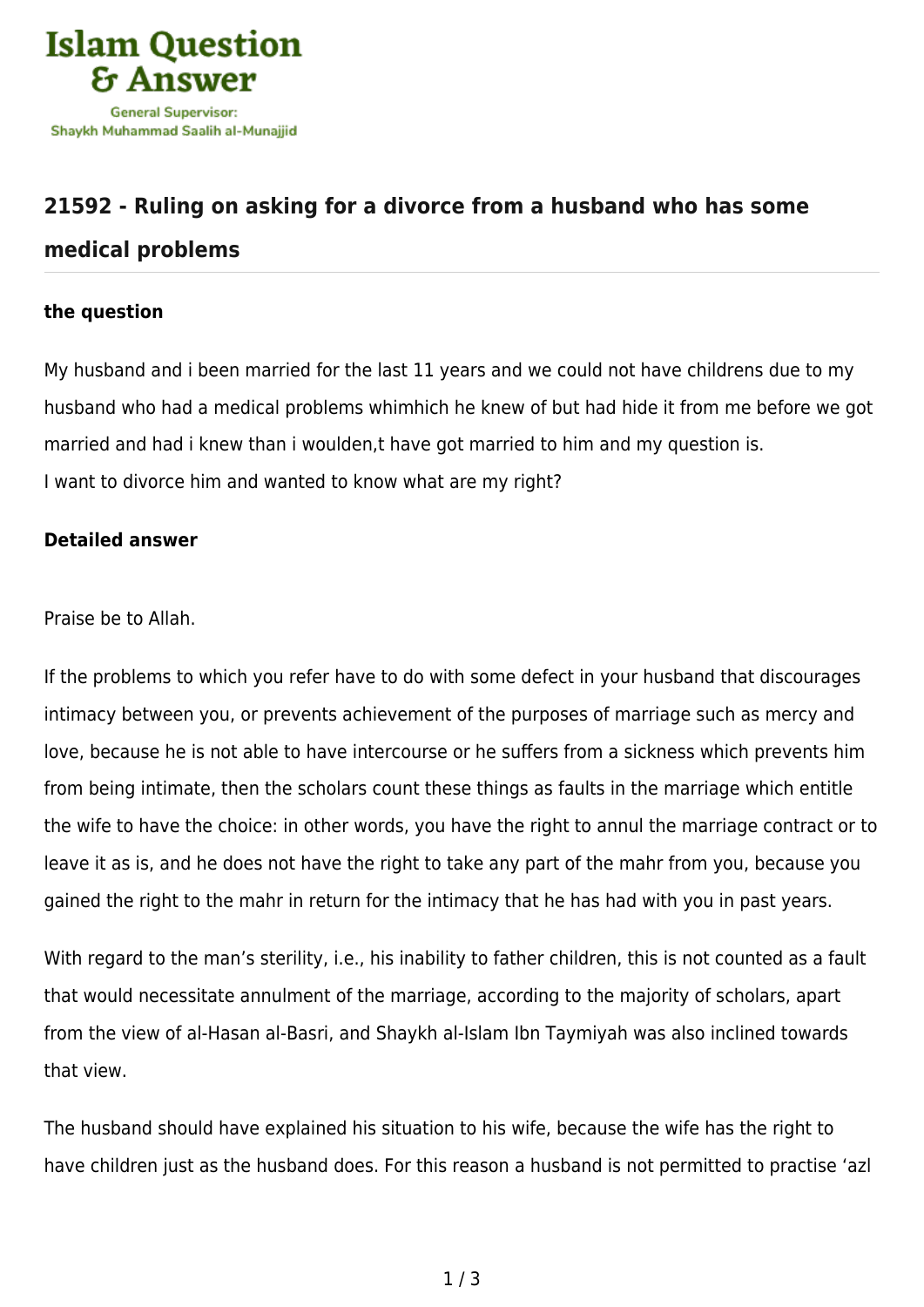

(coitus interruptus) – which means ejaculating outside the vagina – without his wife's consent.

Ibn Qudaamah said, after listing the faults which give the wife the option of annulling the marriage contract,

We do not know of any differing opinion among the scholars concerning this matter, except that al-Hasan said: If one finds that the other is sterile, there is the option of annulling the marriage.

Ahmad preferred that (the husband) should state his situation and said: Perhaps his wife wants to have a child, and this should be clarified at the beginning of the marriage. As for annulment, there is no proof of that (in sharee'ah), otherwise it would apply in the case of women when they reach menopause, and such a ruling is not known. For a man may not have a child when he is young, then he may have a child when he is an old man, or they may not have children at all.

With regard to other faults, according to the scholars it is not proven that they are grounds for annulment.

(al-Mughni, 7/143)

On this basis, if you do not want to put up with him, then either he should divorce you by talaaq according to sharee'ah, or you may free yourself from him by khula', whereby you agree to give him a certain amount of money, or you return the mahr to him or whatever you agree upon, whatever will be a suitable recompense in return for khula', then he should divorce you with a single talaaq. This talaaq will count as a revocable divorce, and he will not have the right to take you back during the 'iddah or afterwards unless there is a new marriage contract that meets the appropriate conditions.

The evidence that khula' is permissible is the aayah (interpretation of the meaning):

"The divorce is twice, after that, either you retain her on reasonable terms or release her with